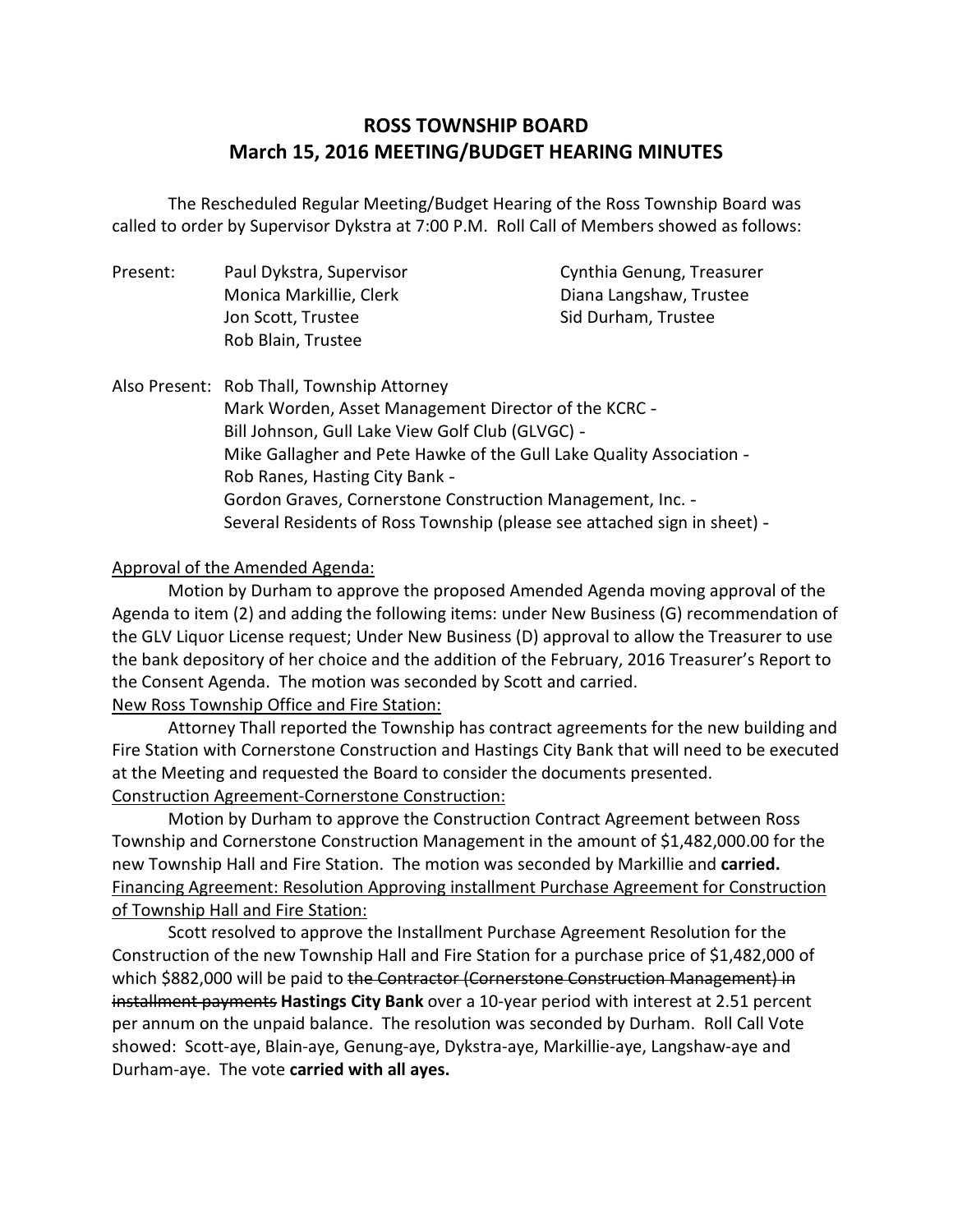#### Assignment of Installment Agreement:

Motion by Scott- Durham to approve the Agreement assigning the financial interest in the Installment Purchase Agreement of Cornerstone Construction Management to Hastings City Bank. The motion was seconded by Scott. Roll Call Vote showed: Scott-aye, Blain-aye, Genung-aye, Dykstra-aye, Markillie-aye, Langshaw-aye and Durham –aye. The vote **carried with all ayes**.

## Approval of the Consent Agenda:

 Motion by Durham to approve the consent agenda which includes the Treasurer's Reports for January & February, 2016, the Amended Minutes of the February 6, 2016 Township Board Meeting/Budget Workshop and the bills paid and payable for February and March, 2016. The motion was seconded by Langshaw and **carried**.

# Public Comments:

 Several Residents of Ross Township were present for discussion regarding the Ross Township Roads. Mike Murphey who resides at 8590 43<sup>rd</sup> Street reported he received information from a KCRC Representative who was working on 43<sup>rd</sup> Street recently and informed him that he was in the process of measuring the road for purposes relating to a potential plan to have 43<sup>rd</sup> Street pulverized. Murphy asked Dykstra if he had any knowledge regarding such a plan. Dykstra stated he wasn't aware of plans to have 43<sup>rd</sup> St. pulverized, stating it is not being considered by the Township Board and added a road project including pulverization would be considered during a public hearing and Residents would receive notification. Mark Worden, Asset Management Director of the KCRC, who was present to address questions regarding road projects, stated he was not aware of a current plan to have 43<sup>rd</sup> St. pulverized. Linda Moss-Perrin who resides at 9802 N. 43<sup>rd</sup> St. discussed issues that have occurred near the bridge on 43<sup>rd</sup> St. Connie Bennet who resides in the Township expressed concern regarding pulverization as a treatment option. Worden discussed the KCRC's asset management plan and reviewed various treatment options and funding. Further discussion took place during this time and various questions were addressed by the Board. It was the consensus of the Board to revisit the issue of Roads when information relating to the road question included in the Township survey becomes available. The Board thanked the Residents for attending the Meeting and sharing their thoughts and concerns regarding the Township Roads.

# **2016-2017 Fiscal Year Budget Public Hearing**:

 Motion by Langshaw to open the public hearing. The motion was seconded by Genung and **carried**.

The Board reviewed the proposed 2016-2017 Fiscal Year Budget at this time.

Public Comments: No Comment

Member Comment: No Comment

# Close Public Hearing:

 Motion Blain by to close the Budget Public Hearing. The motion was seconded by Genung and **carried**.

# KCRC Asset Management and 2016 Road Projects:

 Asset Management plan for Ross Township and funding. Worden provided information regarding Neighboring Townships in Kalamazoo which have Road Assessments and road Mark Worden, Asset Management Director of the KCRC, further discussed the KCRC's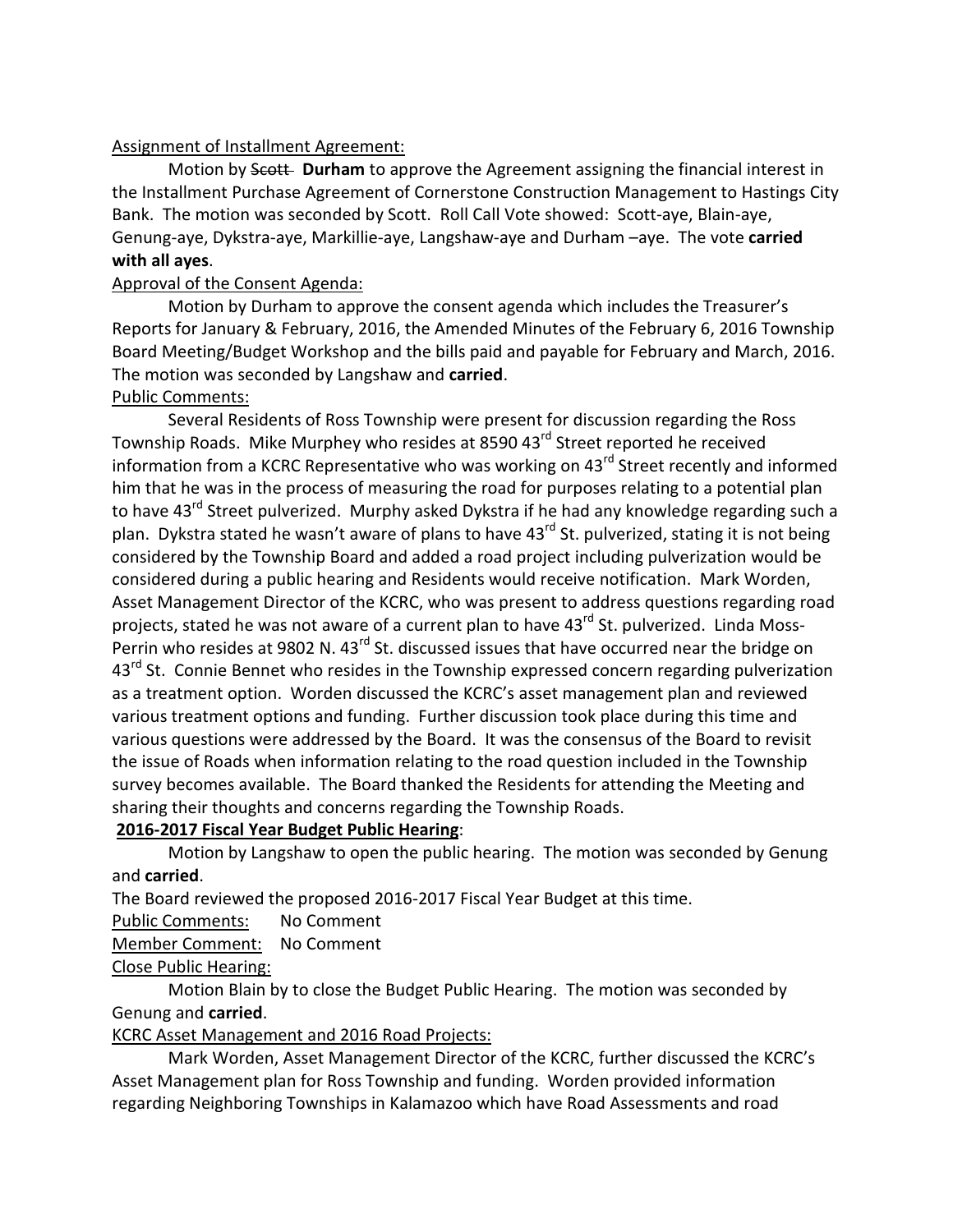millages in place for raising funds for Road projects. Once more, it was the Consensus to hold off on considering funding option for roads until the survey information becomes available by -April 14<sup>th</sup>. -

## Gull Lake Quality Organization-Mike Gallagher: -

 Lake Quality Organization. Gallagher discussed the Organization's Mission, the work they have completed and projects they are currently working on. The Board thanked the Gentlemen for attending the Meeting and for providing the presentation to the Board and public. Old Business: Mike Gallagher and Pete Hawk were present to provide information regarding the Gull

### Ross Township Signs-Park & Yorkville Cemetery:

 Dykstra provided an update on the sign repair projects relating to the Yorkville Cemetery sign and the Township Park Sign. Dykstra reported insurance claims were filed for the cost of both signs and noted there was a \$500 deductible cost to the Township for each sign.

 sign. Motion by Durham to approve the quote submitted by the Sign Shop for the cost to repair the Park sign in the amount of \$2100.00. The motion was seconded by Scott and **carried**. **New Business:** 

Approval of the 2016-2017 Ross-Augusta Fire Dept. Budget:

 Motion by Durham to approve the Ross-Augusta Fire Department's 2016-2017 Fiscal Year Budget. The Motion was seconded by Langshaw. Roll Call Vote showed: Scott-aye, Blain- aye, Genung-aye, Dykstra-aye, Markillie-aye, Langshaw-aye and Durham Aye. The vote **carried with all ayes.** 

## Approval of the Ross Township General Appropriations ACT 2016-2017 Fiscal Year Budget Resolution:

 Motion by Genung to approve the Ross Township General Appropriations Act 2016-2017 Fiscal Year Resolution/2016-2017 Budget (see attached Resolution). The motion was seconded by Blain. Roll Call Vote showed: Durham-aye, Langshaw-aye, Markillie-aye, Dykstra-aye, Genung-aye, Blain-aye and Scott-aye. The vote **carried with all ayes**.

### Approval of 2016-2017 Meeting Dates-Ross Township Board and Ross Township Zoning Board of Appeals (ZBA):

 Motion by Durham to approve the 2016-2017 Township Board Meeting dates as presented. The motion was seconded by Langshaw and **carried**.

 Motion Langshaw to approve the 2016-2017 Zoning Board of Appeals Meeting dates as presented. The motion was seconded by Durham and **carried**.

# Approval of 2016-2017 Outside Contractors:

 Motion by Durham to approve the list of outside Contractors for fiscal year 2016-2017 which includes Township Attorney Rob Thall (Baulkham **Bauckham,** Sparks, Thall, Seeber and Kaufman, P.C.), Auditor, Jeff Rood of Siegfried Crandall, P.C., Prein & Newhoff, Associated Government Services and Lawn Perfect. Included in the motion is to allow the Township Treasurer to use the bank depository of her choice. The Motion was seconded by Blain and **carried**.